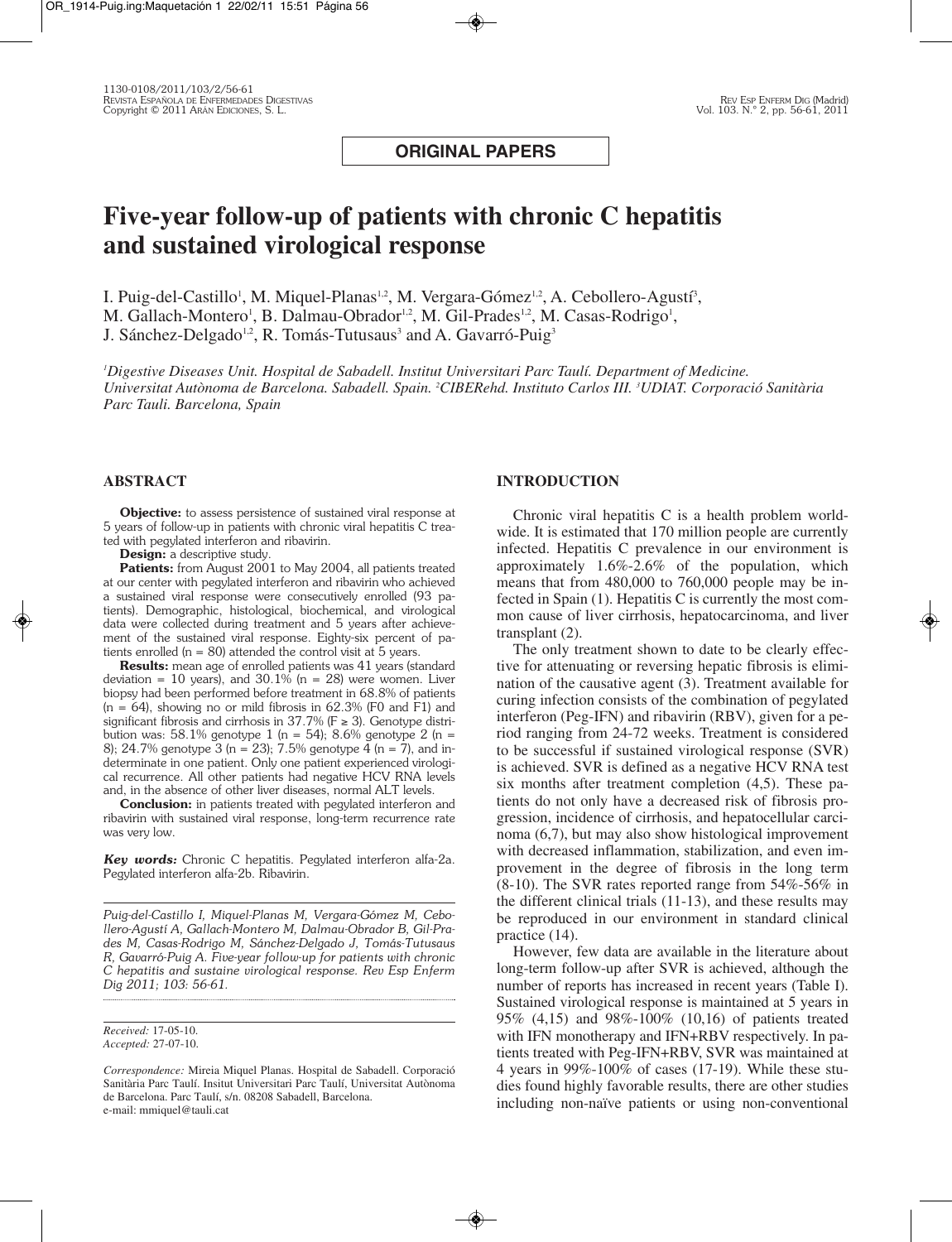#### Vol. 103. N.º 2, 2011 FIVE-YEAR-FOLLOW-UP OF PATIENTS WITH CHRONIC C HEPATITIS 57 AND SUSTAINED VIROLOGICAL RESPONSE

# *Author Patients and pretreatment Treatment (n) Follow-up Virological recurrence status time rate* Cammà C et al (4) 453 naïve patients IFN 150 18 months 8.7% (meta-analysis of 14 (range 18-93) prospective studies) Ciancio et al (20) 97 non-responders IFN (3MU/3weeks)+RBV 7,17 years (mean) 0% (1,000mg/day), 12 months (21) IFN (5MU/3weeks)+RBV 13.5% (1,000mg/day), 12 months (37) IFN (3MU/3weeks)+RBV 20% (1,000mg/day), 6 months (15) IFN (5MU/3weeks)+RBV 12.5% (1,000mg/day), 6 months (24) Desmond et al (33) 147 naïve patients IFN (34) 1998 12.3 years (mean) 3%  $IFN+RBV (76)$  0% Peg-IBF+RBV (37) 0% Formann et al (34) 187 patients (PSNR) IFN (12) 1.83 years (mean) 0% IFN+RBV (73) Peg-INF+RBV (102) Fontaine et al (35) 34 naïve patients IFN+RBV 1.72 years (mean) 2.3% 7 patients with relapse 3 non-responders George et al (10) 150 patients (PSNR) IFN+RBV (146) 5 years 0% IFN-peg+RBV (4) Giannini et al (17) 171 naïve patients Peg-INF+RBV (231) 3.15 years (mean) 1% 60 non-naïve patients Kelly et al (16) 42 pediatric patients IFN+RBV 5 years 5 years 2% Khokhar et al (36) 57 patients (PSNR) IFN+RBV 1.97 years (mean) 8.77% Manns et al (37) 366 patients (PSNR) Peg-INF±RBV 4.8 years (mean) 1% Maylin et al (19) 94 naïve patients IFN (12) 4 years (mean) 0% 26 non-responders IFN+RBV (24) 37 patients with relapse Peg-INF+RBV (121) McHutchison et al (38) 302 patients (PSNR) IFN±RBV 5 years 6±1% Moreno et al (39) 132 patients (PSNR) IFN/Peg-INF±RBV >1 year >1 year 0% Ponsoda et al (40) 125 (PSNR) IFN±RBV 1.7 years 0% Soriano et al (41) **77 HIV**+patients **IFN (22)** A.8 years (mean) 0% IFN+RBV (17) Peg-INF+RBV (38)

Swain et al (18) 400 patients (PSNR) Peg-INF (160) 4 years 4 years 0.8%

Veldt et al (15) 286 naïve patients IFN 5 years 4.7%

Peg-INF+RBV (240)

#### **Table I. Studies reporting long-term virological recurrence rates in patients with SVR**

*PSNR:* pretreatment status not reported.

*Virological recurrence rate:* HCV RNA detection in patients with SVR

HCV RNA detection methods which reported higher rates of late virological recurrence (20-21). However, there are no studies assessing the virological recurrence rate after SVR.

In this article, the terms proposed by Sánchez-Tapias (22) have been used for adequate interpretation of results. *Recurrence* refers to detection of HCV RNA in serum, using a commercially available method, in a patient who has achieved SVR. The term *relapse* is commonly used to refer to detection of HCV RNA within 6 months of treatment completion. *Recurrence* and *late relapse* are therefore used with the same meaning. However, unlike *late relapse*, *recurrence* does not necessarily imply that the original virus recurs, but could also be due to reinfection or to a false negative result at the time SVR was considered.

Our study was intended to analyze persistence of SVR in patients treated with Peg-IFN and RBV at least five years after the end of treatment.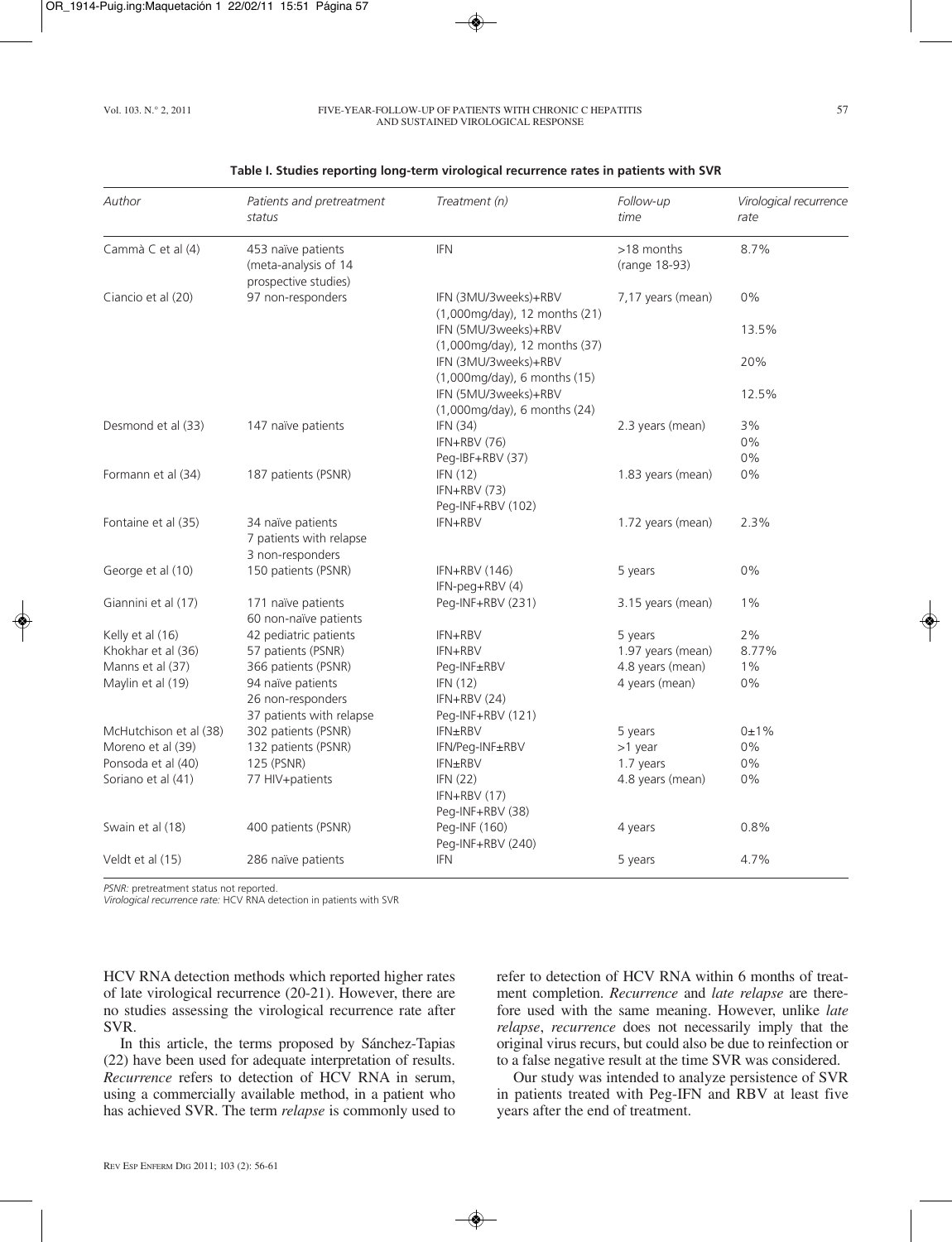## **METHODS**

#### **Patients**

#### *Study inclusion criteria*

All patients infected with hepatitis C virus treated with Peg-IFN and RBV between August 2001 and May 2004 and who had achieved SVR were enrolled into the study.

## *Treatment regimens*

Patients were treated according to the treatment regimens recommended in clinical practice guidelines (23). Patients with genotype 1 or 4 were treated with Peg-IFN alfa 2a (180 mcg/week) or Peg-IFN alfa 2b (1,5 mcg/ kg/week) and RBV (based on weight) for 48 weeks. Patients with genotypes 2 and 3 were treated for 24 weeks with the same dosage of Peg-IFN alfa 2a or alfa 2b, but with RBV 800 mg/day in two divided doses. The type of Peg-IFN used for each patient was decided by the treating physician.

### *Follow-up after treatment*

At our center, patients who achieve SVR after treatment and show mild fibrosis (F0 and F1) at biopsy or have no evidence of advanced fibrosis based on non-invasive criteria (24,25) are referred to the family physician for continued follow-up using an agreed protocol. Laboratory tests, including liver function tests (AST/ALT, AP/GGT, and bilirubin), are done annually for 5 years. Five years after SVR, patients are referred again to our hepatology outpatient clinic for a new measurement of HCV RNA. If the family physician detects any change in liver biology during follow-up, patients are again referred to the hepatology outpatient clinic for assessment of the reason for the change. Patients with advanced fibrosis at biopsy or based on non-invasive criteria are followed up at the hepatology outpatient clinic. At 5 years, patients not referred are appointed by post.

#### *Data collection*

Demographic characteristics, treatment administered, degree of fibrosis before treatment (according to Knodell index) (26), genotype, ALT levels, and viral load were recorded at the start and end of treatment. At the 5-year visit conducted by a specialist, the following laboratory parameters were tested: liver biology (ALT, AST, bilirubin, FA, GGT, albumin) and HCV RNA. If high transaminase levels were found, etiological laboratory tests (viral serology, autoantibodies, ceruloplasmin, alfa1-antitrypsin, TSH; iron metabolism) and an ultrasound examination were performed to look for the most common causes in our environment (27).

## **Detection of HCV RNA**

Two methods were used in this study for assaying HCV RNA. In the first study phase, during patient treatment, RNA was measured using the Cobas Amplicor technique, with manual RNA extraction followed by amplification and detection in a Cobas Monitor analyzer (Roche Diagnostics) with a detection limit of  $\leq 600$  $II$ *I* $I$ <sub> $\cdot$ </sub>

In the second phase, in the 5-year follow-up, the Cobas Ampliprep/Cobas Taqman HCV (Roche Diagnostics) test was used. This is a real-time, *in vitro* nucleic acid amplification test for quantitative measurement of HCV RNA in plasma or serum (the Cobas Ampliprep system was used for automated sample processing, and a Cobas Taqman analyzer was used for subsequent automated RNA amplification and detection). The Cobas Ampliprep/Cobas Taqman assay allows for automated sample preparation (RNA isolation), followed by automated reverse transcription, PCR amplification, and RNA detection. The detection limit of the technique is 15 IU/mL.

## **Statistical analysis**

Data were analyzed using SPSS 15.0 software. Continuous variables are given as mean (standard deviation, SD).

## **RESULTS**

#### **Characteristics of patients enrolled**

From June 2007 to November 2009, a total of 93 patients who had achieved SVR after treatment with Peg-IFN and RBV at least 5 years before were enrolled into the study. Mean age of patients at treatment start was 41 years (SD = 10 years), and 30.1% were women.

#### **Clinical and virological changes at 5 years**

Of the 93 patients enrolled, 33 (41.25%) attended the control visit referred by their general practitioners. A patient died for reasons other than his liver disease. Forty-one (68.3%) of the 59 patients appointed attended the clinic after a first appointment, and  $6$  (31.6%) of the 18 patients not previously attending were seen after a second appointment. Finally, 80 patients were seen at 5 years (Figure 1).

Baseline ALT levels before the start of antiviral treatment were 114 IU/mL  $(SD = 67 \text{ IU/mL})$  (normal value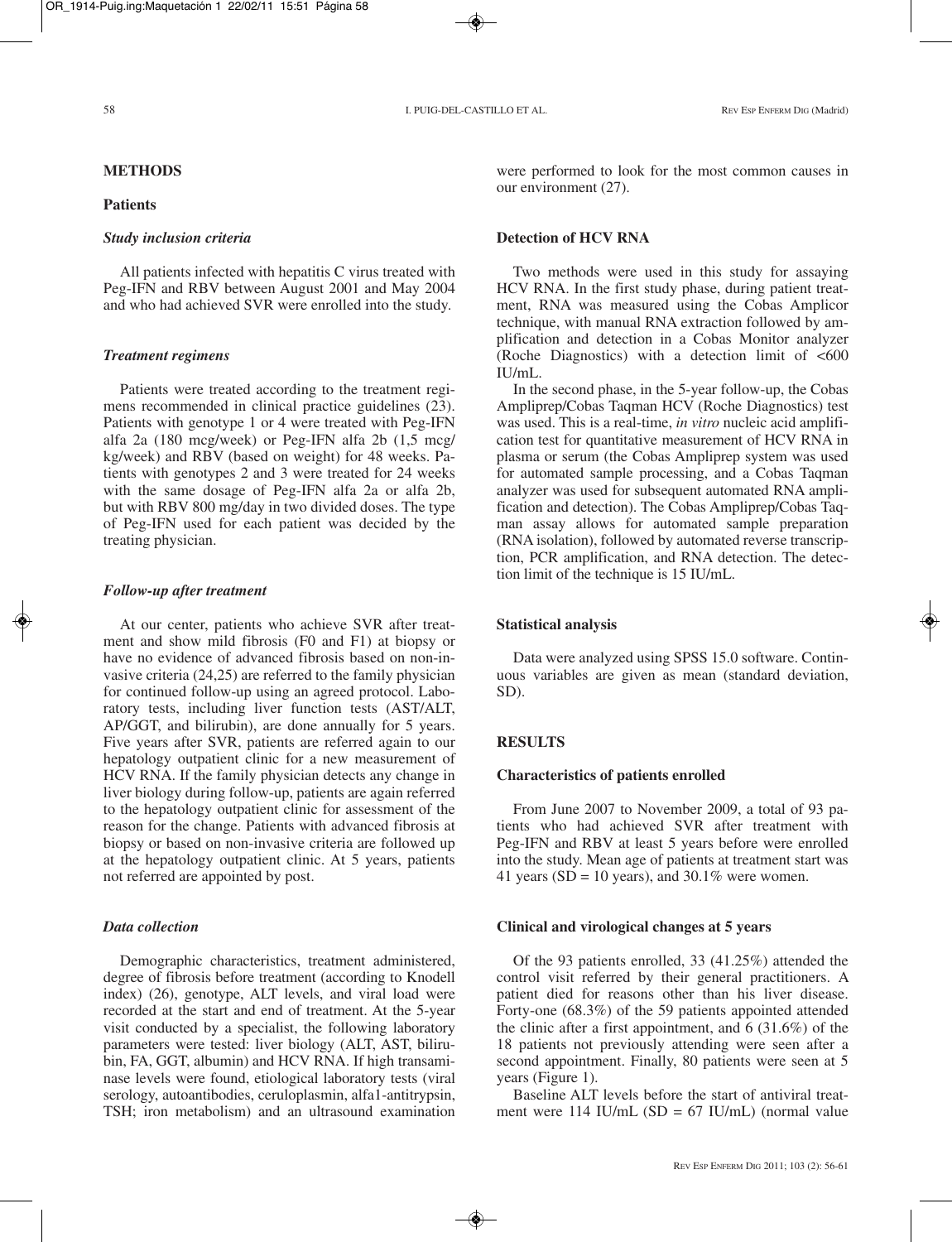#### Vol. 103. N.º 2, 2011 **FIVE-YEAR-FOLLOW-UP OF PATIENTS WITH CHRONIC C HEPATITIS** 59 AND SUSTAINED VIROLOGICAL RESPONSE



Fig. 1. Patient enrolment flowchart.

< 39 IU/mL). Baseline HCV RNA level was 465,497 IU/mL  $(SD = 272,070$  IU/mL). Liver biopsy had been performed before treatment in  $68.8\%$  of patients (n = 64), showing no or mild fibrosis in 62.3% (F0 and F1) and significant fibrosis and cirrhosis in 37.7% (F≥3). Genotype distribution was:  $58.1\%$  genotype 1 (n = 54);  $8.6\%$ genotype 2 (n = 8); 24.7% genotype 3 (n = 23); 7.5% genotype  $4 (n = 7)$ , and indeterminate in one patient.

ALT levels at 5 years of achievement of SVR were 25 IU/mL (SD = 13 IU/mL). Seven patients  $(8.7%)$  had ALT levels higher than normal values (<39 IU/mL), with a mean of  $55.2$  IU/mL (SD =  $9.56$  IU/mL) (range,  $43-68$ ) IU/mL). Transaminase levels were normalized in repeated tests to perform etiological study. Of the remaining five patients, four had a body mass index greater than 25. Of these four patients, three had a negative etiological laboratory study and a liver ultrasound with signs of steatosis, and the fourth patient was lost to follow-up. A single patient (of the initial seven patients with high transaminase levels) had a detectable serum viral load. His genotype was determined and was found to be the same as the one he had before treatment was administered (RNA 8,314,619 IU/mL, genotype 1, ALT 42 IU/mL). Patients with advanced fibrosis or cirrhosis who had SVR seen at our unit showed no decompensation during the 5 years of follow-up.

# **DISCUSSION**

This study showed that virtually all patients with a sustained virological response continued to have negative HCV RNA levels. Only one patient (1.25%) experienced virological recurrence after achievement of SVR.

As regards durability of SVR, currently available data show that this has a positive effect on patients who experience it. Thus, it has been shown that a proportion of patients with liver cirrhosis who achieve a SVR experience histological regression of cirrhosis (8-10,28). Liver disease was not decompensated in any cirrhotic patient in our study. However, an obvious limitation of our study was that no histological samples were collected from patients enrolled during the follow-up period after SVR.

A great source of controversy is whether SVR results in eradication of the virus and no subsequent virological controls are therefore required. The crucial issues in this regard are the methods for assaying HCV RNA and how is this measured (in liver tissue, peripheral mononuclear cells, or peripheral blood).

As regards sensitivity of the different techniques used for considering that SVR has been achieved, a system with a relatively high detection level (<600 IU/mL), and thus with a lower sensitivity, was initially used. In the subsequent 5-year control, a real-time PCR method with a higher sensitivity (<15 IU/mL) was used.

This suggests that the patient with virological recurrence did not possibly experienced a true late relapse induced by the same strain, but a false negative result was found when SVR was assessed (no detection of minimal residual viremia). On the other hand, a reinfection would be less likely because, although we had no serum library available to perform a phylogenetic study of both RNAs, the genotype was the same, clinical history was reviewed, and repeat patient questioning found no epidemiological data suggesting risk of reinfection.

With regard to the different RNA measurement techniques, other more sensitive methods have been reported. A study suggested that transcription-mediated amplification (TMA) was superior to PCR for detecting minimal residual viremia (29). Another group suggested that late virological recurrence could be predicted if sera were retested performing ultracentrifugation before PCR (21). In this study, prior sera with an undetectable viral load were obtained using conventional methods from 13 patients with virological recurrence after achievement of SVR, and ultracentrifugation was performed before PCR. HCV RNA levels were detected in 11 patients. This suggests that if a sufficiently sensitive technique is available, virological controls may be concluded once SVR is achieved.

As regards the way in which HCV RNA is measured, there are studies reporting detection of HCV RNA in mononuclear cells and liver tissue after SVR (8,9,30-32). Thus, Castillo et al. (31) studied 20 patients with SVR followed up for a mean of 47 months and detected HCV RNA in 19 patients and in peripheral mononuclear cells in 13 patients. No patient was found HCV RNA in plasma In this regard, some authors have suggested the concept of subclinical infection. This is defined as detection of HCV by any method in any tissue from patients considered to have a SVR based on the commercially available HCV RNA assays (22). However, its meaning is still uncertain, and clinical significance is still unknown.

On the other hand, most patients who had at 5 years persistently high transaminase levels with negative HCV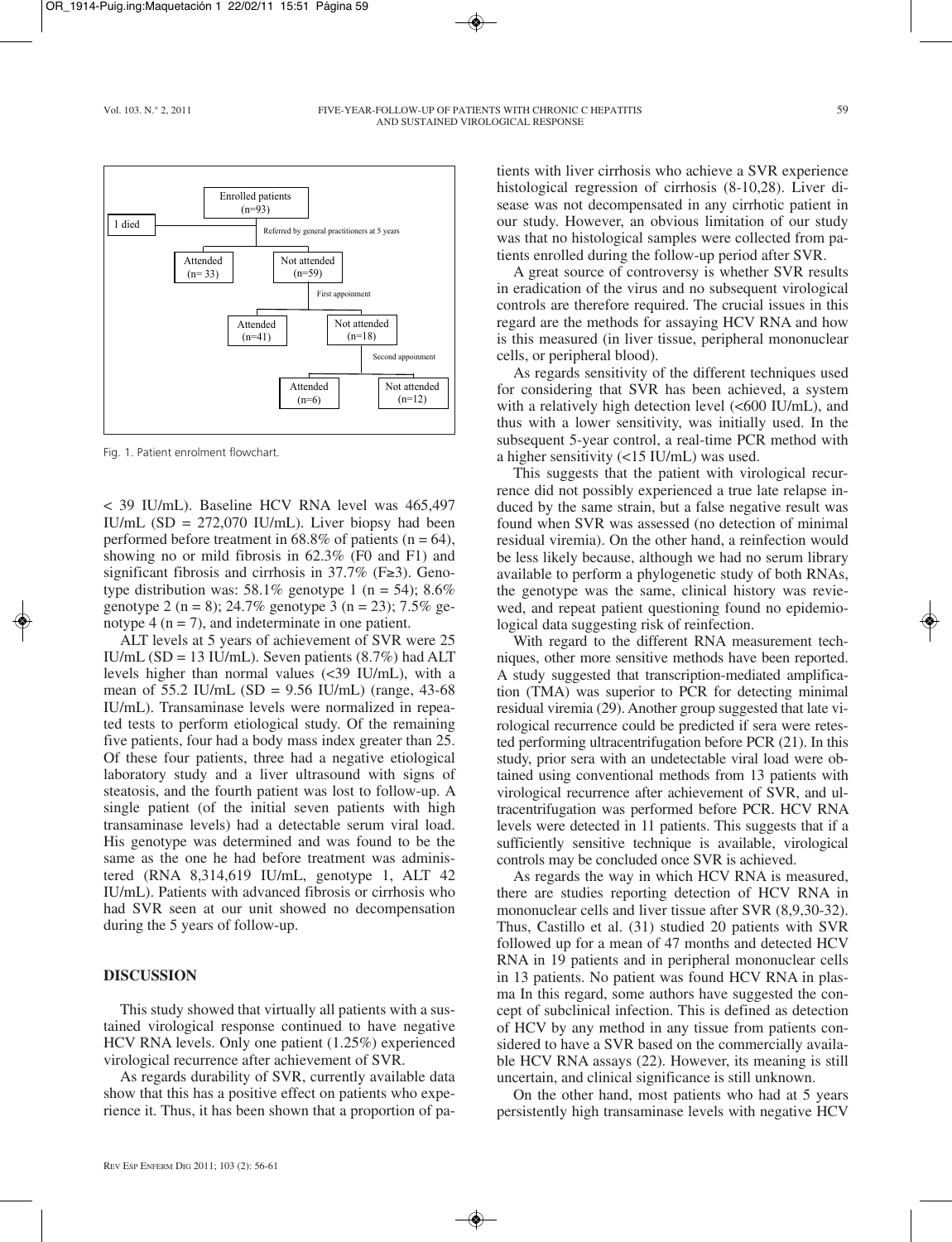RNA were found criteria of hepatic steatosis after a comprehensive etiological study.

In conclusion, the study suggests that patients treated with Peg-IFN + RBV who have a SVR have a very low long-term recurrence rate.

# **REFERENCES**

- 1. Bruguera M, Forns X. Hepatitis en España. Med.Clin.(Barc.) 2006;  $127 \cdot 113 - 7$
- 2. Dienstag JL, McHutchison JG. American Gastroenterological Association technical review on the management of hepatitis C. Gastroenterology 2006;130: 231-64.
- 3. Dominguez M, Colmenero J, Bataller R. Tratamiento de la fibrosis hepática. Gastroenterol. Hepatol. 2009; 32: 627-32.
- 4. Camma C, Giunta M, Pinzello G, Morabito A, Verderio P, Pagliaro L. Chronic hepatitis C and interferon alpha: conventional and cumulative meta-analyses of randomized controlled trials. Am. J. Gastroenterol. 1999; 94: 581-95.
- 5. Ghany MG, Strader DB, Thomas DL, Seeff LB. Diagnosis, management, and treatment of hepatitis C: an update. Hepatology 2009; 49: 1335-74.
- 6. Poynard T, McHutchison J, Manns M, Trepo C, Lindsay K, Goodman Z, et al. Impact of pegylated interferon alfa-2b and ribavirin on liver fibrosis in patients with chronic hepatitis C. Gastroenterology 2002; 122: 1303-13.
- 7. Bruno S, Stroffolini T, Colombo M, Bollani S, Benvegnu L, Mazzella G, et al. Sustained virological response to interferon-alpha is associated with improved outcome in HCV-related cirrhosis: a retrospective study. Hepatology 2007; 45: 579-87.
- 8. Marcellin P, Boyer N, Gervais A, Martinot M, Pouteau M, Castelnau C, et al. Long-term histologic improvement and loss of detectable intrahepatic HCV RNA in patients with chronic hepatitis C and sustained response to interferon-alpha therapy. Ann. Intern. Med. 1997; 127: 875-81.
- 9. Maylin S, Martinot-Peignoux M, Moucari R, Boyer N, Ripault MP, Cazals-Hatem D, et al. Eradication of hepatitis C virus in patients successfully treated for chronic hepatitis C. Gastroenterology 2008; 135: 821-9.
- 10. George SL, Bacon BR, Brunt EM, Mihindukulasuriya KL, Hoffmann J, Di Bisceglie AM. Clinical, virologic, histologic, and biochemical outcomes after successful HCV therapy: a 5-year follow-up of 150 patients. Hepatology 2009; 49: 729-38.
- 11. Manns MP, McHutchison JG, Gordon SC, Rustgi VK, Shiffman M, Reindollar R, et al. Peginterferon alfa-2b plus ribavirin compared with interferon alfa-2b plus ribavirin for initial treatment of chronic hepatitis C: a randomised trial. Lancet 2001; 358: 958-65.
- 12. Fried MW, Shiffman ML, Reddy KR, Smith C, Marinos G, Goncales FL, Jr., et al. Peginterferon alfa-2a plus ribavirin for chronic hepatitis C virus infection. N. Engl. J. Med. 2002; 347: 975-82.
- 13. Hadziyannis SJ, Sette H, Jr, Morgan TR, Balan V, Diago M, Marcellin P, et al. Peginterferon-alpha2a and ribavirin combination therapy in chronic hepatitis C: a randomized study of treatment duration and ribavirin dose. Ann. Intern. Med. 2004;140:346-55.
- 14. Vergara M, Gallach M, Dalmau B, Gil M, Miquel M, Rudi N, et al. [Results of pegylated interferon and ribavirin for the treatment of chronic hepatitis C in clinical practice: a 5-year experience]. Gastroenterol. Hepatol. 2008; 31: 274-9.
- 15. Veldt BJ, Saracco G, Boyer N, Camma C, Bellobuono A, Hopf U, et al. Long term clinical outcome of chronic hepatitis C patients with sustained virological response to interferon monotherapy. Gut 2004; 53: 1504-8.
- Kelly D, Haber B, Gonzalez-Peralta RP, Murray KF, Jonas MM, Molleston JP, et al. Sustained virological response to interferon alfa-2b plus ribavirin predicts long-term clearance of HCV in pediatric patients at 5 year follow-up. J Hepatology 2008;48:298-9.
- 17. Giannini EG, Basso M, Savarino V, Picciotto A. Sustained virological response to pegylated interferon and ribavirin is maintained during long-term follow-up of chronic hepatitis C patients\*. Aliment. Pharmacol.Ther. 2010 ;31:502-8.
- 18. Swain M, Lai MY, Shiffmann ML al. Treatment of patients with chronic hepatitis C (CHC) with peginterferon alfa-2a (40 KD) (Pegasys) alone or in combination with ribavirin (copegus) results in long-lasting sustained virological response. J Hepatol 2003;38 (suppl 2):175.
- 19. Maylin S, Martinot-Peignoux M, Ripault MP, Moucari R, Cardoso AC, Boyer N, et al. Sustained virological response is associated with clearance of hepatitis C virus RNA and a decrease in hepatitis C virus antibody. Liver Int. 2009; 29: 511-7.
- Ciancio A, Smedile A, Giordanino C, Colletta C, Croce G, Pozzi M, et al. Long-term follow-up of previous hepatitis C virus positive nonresponders to interferon monotherapy successfully retreated with combination therapy: are they really cured? Am.J Gastroenterol. 2006;101:1811-6.
- 21. Castillo I, Bartolome J, Quiroga JA, Barril G, Carreno V. Presence of HCV-RNA after ultracentrifugation of serum samples during the follow-up of chronic hepatitis C patients with a sustained virological response may predict reactivation of hepatitis C virus infection. Aliment. Pharmacol. Ther. 2009; 30: 477-86.
- 22. Sánchez Tapias J. Sustained virological response and clinical outcomes in chronic hepatitis C. In: Arroyo V, Abraldes JG, Sánchez Tapias JM, Forns X, Bataller R, Rodés J, eds. Treatment of liver disease. 2009:67-72.
- 23. [Consensus document of the Spanish Association for the Study of the Liver on the treatment of hepatitis B and C virus infections.]. Gastroenterol.Hepatol. 2006;29 Suppl 2:216-30.
- 24. Bejarano G, Vergara M, Dalmau B, Puig J, Bella MR, Suarez D, et al. Prospective evaluation of liver fibrosis in chronic viral hepatitis C infection using the Sabadell NIHCED (Non-Invasive Hepatitis-C-Related Cirrhosis Early Detection) index. Rev. Esp. Enferm. Dig. 2009;101: 325-35.
- 25. Obrador BD, Prades MG, Gomez MV, Domingo JP, Cueto RB, Rue M, et al. A predictive index for the diagnosis of cirrhosis in hepatitis C based on clinical, laboratory, and ultrasound findings. Eur. J Gastroenterol. Hepatol 2006; 18: 57-62.
- 26. Knodell RG, Ishak KG, Black WC, Chen TS, Craig R, Kaplowitz N, et al. Formulation and application of a numerical scoring system for assessing histological activity in asymptomatic chronic active hepatitis. Hepatology 1981; 1: 431-5.
- 27. Cuadrado A, Crespo J. Hypertransaminasemia in patients with negative viral markers. Rev. Esp. Enferm. Dig. 2004; 96: 484-500.
- 28. Shiratori Y, Imazeki F, Moriyama M, Yano M, Arakawa Y, Yokosuka O, et al. Histologic improvement of fibrosis in patients with hepatitis C who have sustained response to interferon therapy. Ann.Intern.Med. 2000; 132: 517-24.
- 29. Gerotto M, Dal PF, Bortoletto G, Ferrari A, Pistis R, Sebastiani G, et al. Hepatitis C minimal residual viremia (MRV) detected by TMA at the end of Peg-IFN plus ribavirin therapy predicts post-treatment relapse. J Hepatol 2006; 44: 83-7.
- 30. Radkowski M, Gallegos-Orozco JF, Jablonska J, Colby TV, Walewska-Zielecka B, et al. Persistence of hepatitis C virus in patients successfully treated for chronic hepatitis C. Hepatology 2005; 41: 106-14.
- 31. Castillo I, Rodriguez-Inigo E, Lopez-Alcorocho JM, Pardo M, Bartolome J, Carreno V. Hepatitis C virus replicates in the liver of patients who have a sustained response to antiviral treatment. Clin. Infect. Dis. 2006; 43: 1277-83.
- 32. Gallegos-Orozco JF, Rakela J, Rosati MJ, Vargas HE, Balan V. Persistence of hepatitis C virus in peripheral blood mononuclear cells of sustained viral responders to pegylated interferon and ribavirin therapy. Dig. Dis. Sci. 2008; 53: 2564-8.
- 33. Desmond CP, Roberts SK, Dudley F, Mitchell J, Day C, Nguyen S, et al. Sustained virological response rates and durability of the response to interferon-based therapies in hepatitis C patients treated in the clinical setting. J Viral Hepat. 2006; 13: 311-5.
- 34. Formann E, Steindl-Munda P, Hofer H, Jessner W, Bergholz U, Gurguta C, et al. Long-term follow-up of chronic hepatitis C patients with sustained virological response to various forms of interferon-based anti-viral therapy. Aliment. Pharmacol. Ther. 2006; 23: 507-11.
- 35. Fontaine H, Nalpas B, Lagneau JL, Zylberberg H, Bréchot C, Pol S. Histological and virological evolution of long term response after ribavirin and interferon-á combination. J Hepatology 2000;32 [Supplement 2]:103.